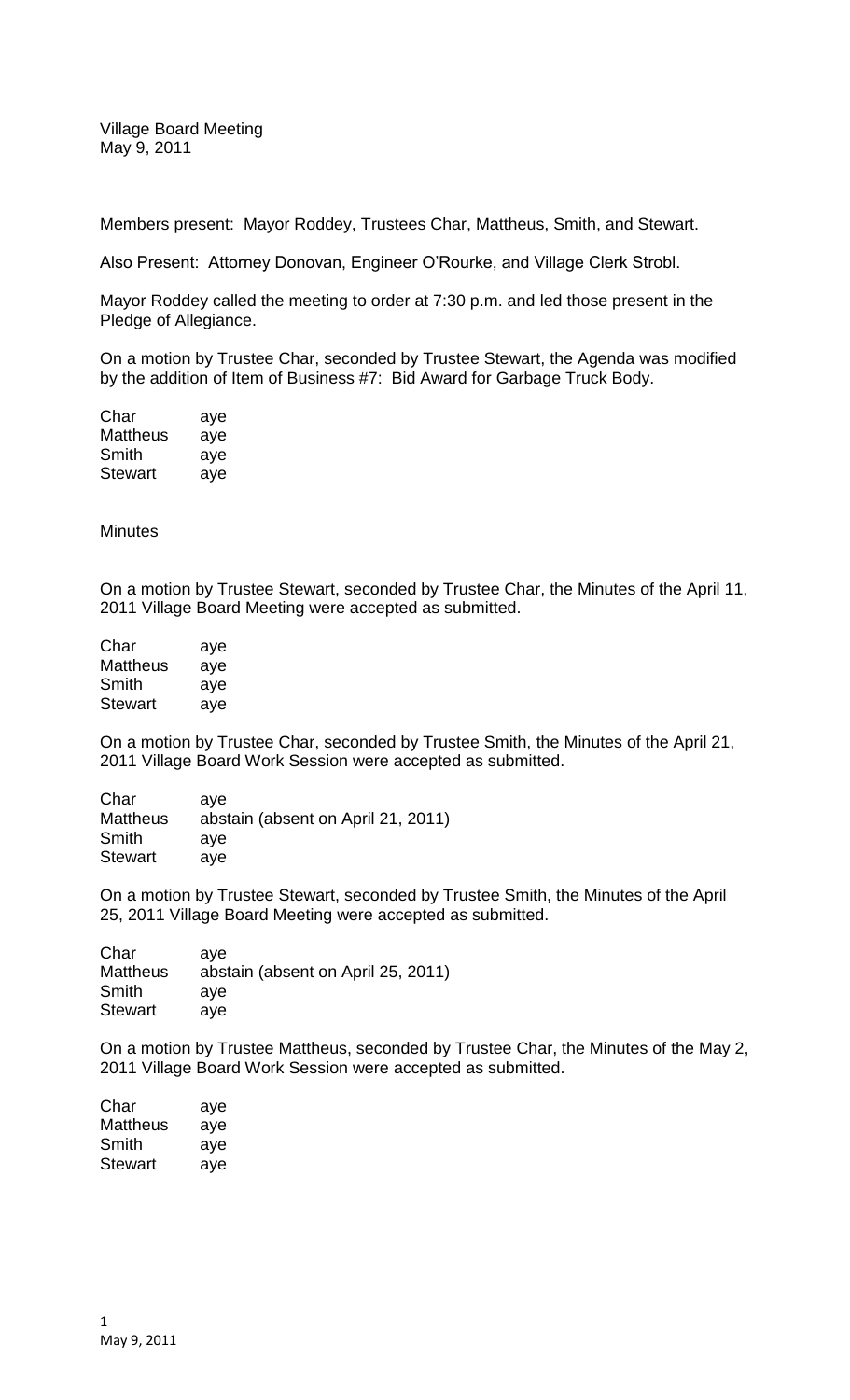## **Communications**

Mayor Roddey read the following outstanding water and sewer amounts for the year 2010:

| <b>Total Water:</b> | \$54,959.17  |
|---------------------|--------------|
| <b>Total Sewer:</b> | \$53,749.02  |
| Water S/A           | \$8,418.23   |
| Sewer S/A           | \$57,208.15  |
| <b>TOTAL</b>        | \$174,334.57 |

Mayor Roddey read a request from Spirited Spokes to hold a bike tour on May 21, 2011, beginning at the Orange County Government Center.

On a motion by Trustee Char, seconded by Trustee Smith, the event was given provisional approval, subject to any restrictions or guidelines imposed by the Chief of Police.

| Char     | aye |
|----------|-----|
| Mattheus | aye |
| Smith    | aye |
| Stewart  | aye |

Mayor Roddey read a letter from the Quartermaster of Goshen Memorial Post 1708 of the Veterans of Foreign Wars, inviting Village Officials and Staff to participate in the Goshen Memorial Day Parade on May 30, 2011.

On a motion by Trustee Char, seconded by Trustee Stewart, bills as examined by members of the Board were approved in accordance with Abstract 2010/2011 number 27, check numbers 1567 through 1603 in the amount of \$63,006.14.

| aye |
|-----|
| aye |
| aye |
| aye |
|     |

Items of Business

On the nomination of Mayor Roddey, Sara M. Goldberg is hereby appointed Village Treasurer for a term of two years, at a salary of \$43,008.

| Char            | aye |
|-----------------|-----|
| <b>Mattheus</b> | aye |
| Smith           | aye |
| Stewart         | aye |

Mayor Roddey offered congratulation to Ms. Goldberg, and noted that she has done a fantastic job as Deputy Treasurer.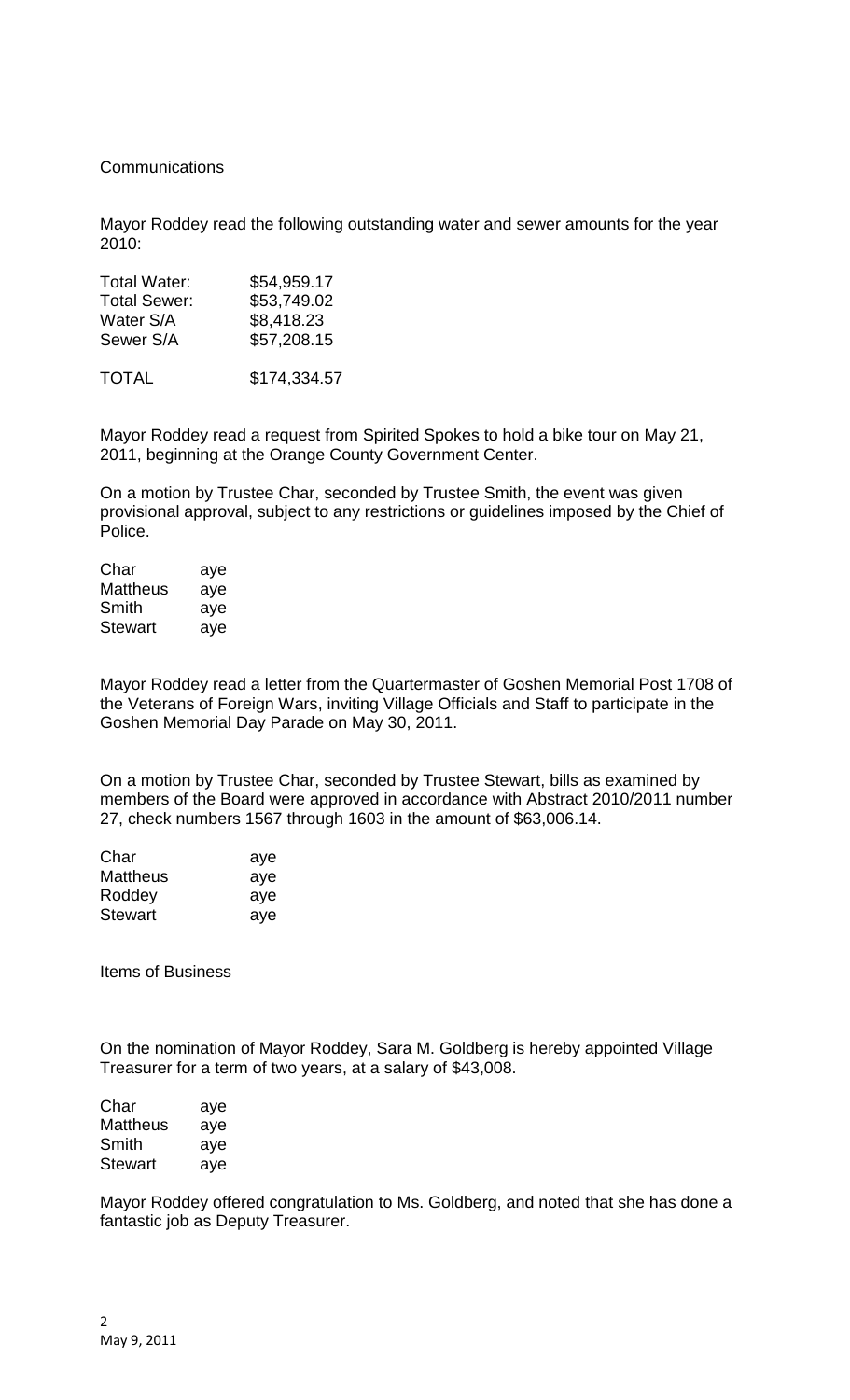On a motion by Trustee Char, seconded by Trustee Mattheus, authorization is hereby given for the creation of a Part-time Clerk position, at a salary of \$12.00 per hour.

| Char     | aye |
|----------|-----|
| Mattheus | aye |
| Smith    | aye |
| Stewart  | aye |

Trustee Char offered the following Resolution, and moved its adoption:

RESOLVED: To re-levy on the 2011-2012 Village of Goshen Property Taxes, the amount of \$174,334.57, reflecting the total amount of unpaid water/sewer bills for 2010.

The foregoing Resolution was seconded by Trustee Mattheus, and a vote resulted as follows:

| Char           | aye |
|----------------|-----|
| Mattheus       | aye |
| Smith          | aye |
| <b>Stewart</b> | aye |

On a motion by Trustee Stewart, seconded by Trustee Mattheus, Cynthia Cecconello and Manuel Orellana are hereby authorized to attend the New York Rural Water Association Nitrogen Removal Training Session on August 4, 2011 at the Orange County Training Center in New Hampton NY. It is understood that the total cost of this training is \$28.00.

| Char     | aye |
|----------|-----|
| Mattheus | aye |
| Smith    | aye |
| Stewart  | aye |

On a motion by Trustee Stewart, seconded by Trustee Char, the Board hereby accepts the proposal from Cornerstone Environmental Group, LLC, dated April 19, 2011, for post excavation sampling and report of findings of the stockpiled material located on Village property adjacent to Route 17M. The Mayor is hereby authorized to sign the proposal, which has a cost of \$34,500 for general engineering services, and \$24,000 for work associated with the Post Excavation Sampling.

| Char     | aye |
|----------|-----|
| Mattheus | aye |
| Smith    | aye |
| Stewart  | aye |

Mayor Roddey commented briefly on a Municipal Solid Waste Management proposal from Taylor Biomass. He asked Board members to review the document for discussion at the next Work Session.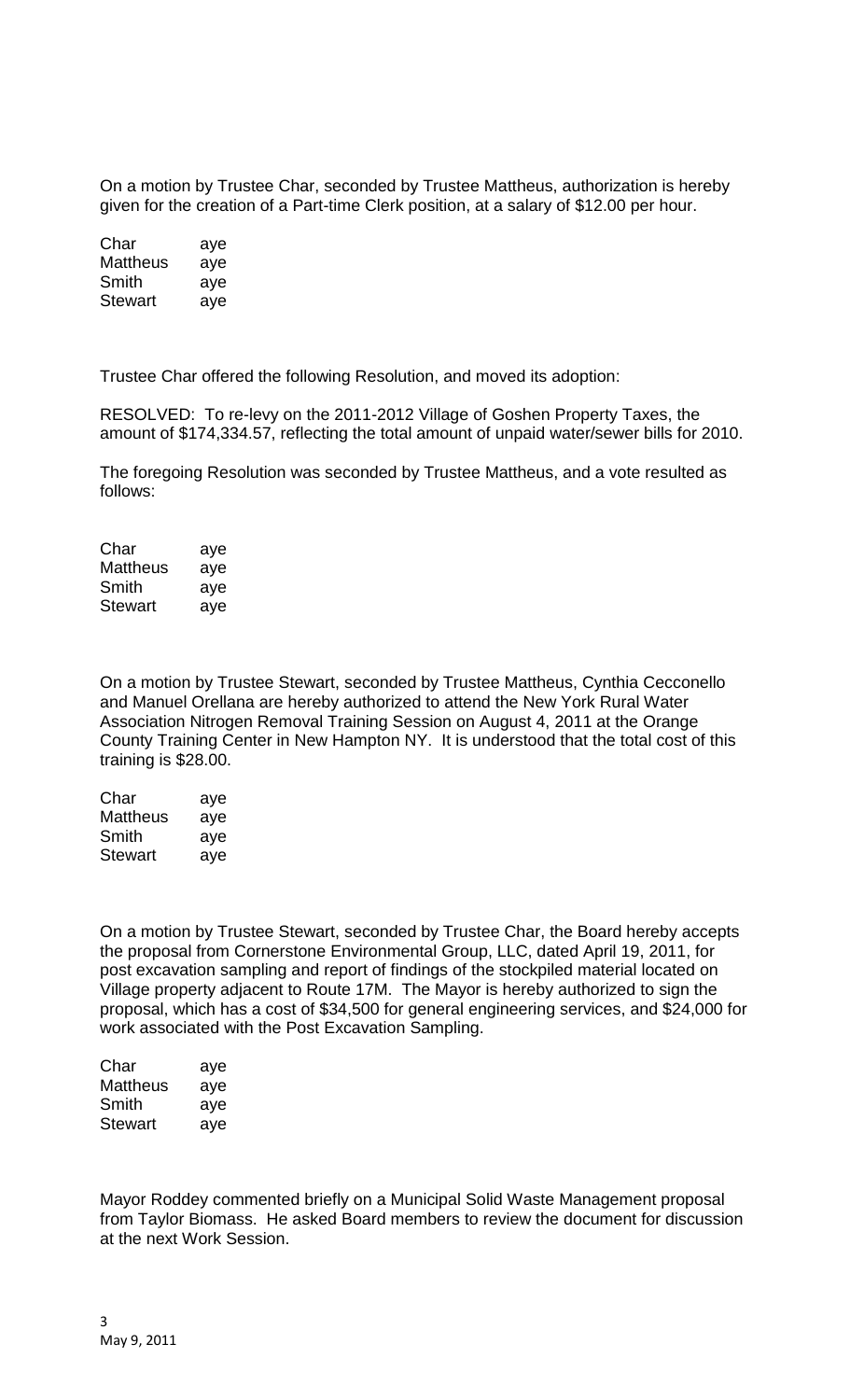Trustee Stewart moved the following, which was seconded by Trustee Char:

**WHEREAS,** the Village of Goshen has received one bid for a 29 Cubic Yard High Compaction Heavy Duty Rear Loading Body; and

**WHEREAS,** the bid, in the amount of \$72,256.00 was received from Sanitation Equipment Corp.; and

**WHEREAS,** Sanitation Equipment Corp. has provided the Village of Goshen with a Non-Collusive Bidding Certificate;

## **NOW, THEREFORE,** it is hereby

**RESOLVED,** that the 29 Cubic Yard High Compaction Heavy Duty Rear Loading Body be purchased from Sanitation Equipment Corp., of Paramus, New Jersey.

| Char     | aye |
|----------|-----|
| Mattheus | aye |
| Smith    | aye |
| Stewart  | aye |

Mayor/Trustee Comments

Trustee Mattheus reported the following water issues: a leak detection survey done throughout the village was completed successfully; hydrant flushing has been done; and there continues to be constant communication with the County regarding the Crystal Run wells.

Trustee Stewart noted the following recent activities of the DPW: the annual Spring bulk pick up has been completed; crews repaired six road excavations from water leaks this past Winter; a sewer service has been installed for the Salesian Park bathrooms; and crews assisted in an electronics recovery day for the residents and businesses of the community.

Trustee Char reported that the planned closure and relocation of Arden Hill Hospital to the new campus at State Route 17, Exit 122 in the Town of Wallkill is scheduled for August  $5<sup>th</sup>$ . The public is advised that effective August  $6<sup>th</sup>$  there will be no hospital or emergency room services at Arden Hill.

Trustee Char also advised motorists to be aware of the increased presence of bicyclists and pedestrians due to warm weather. There have been several recent incidents of pedestrians and bicyclists being struck by cars.

Trustee Smith noted that the Senior Center had capitalized on the recent computer recycling event, and that a May 25th trip to Mohegan Sun Casino in Pennsylvania still has openings.

Mayor Roddey thanked the Goshen Chamber of Commerce and Lynn Cione for the electronic equipment recovery day held May  $6<sup>th</sup>$ . He also stated that the recent first meeting of the Joint Economic Development Initiative, held at Goshen Town Hall on May 4<sup>th</sup> had been a great first step, and thanked Phil Dropkin and Supervisor Bloomfield for making it happen.